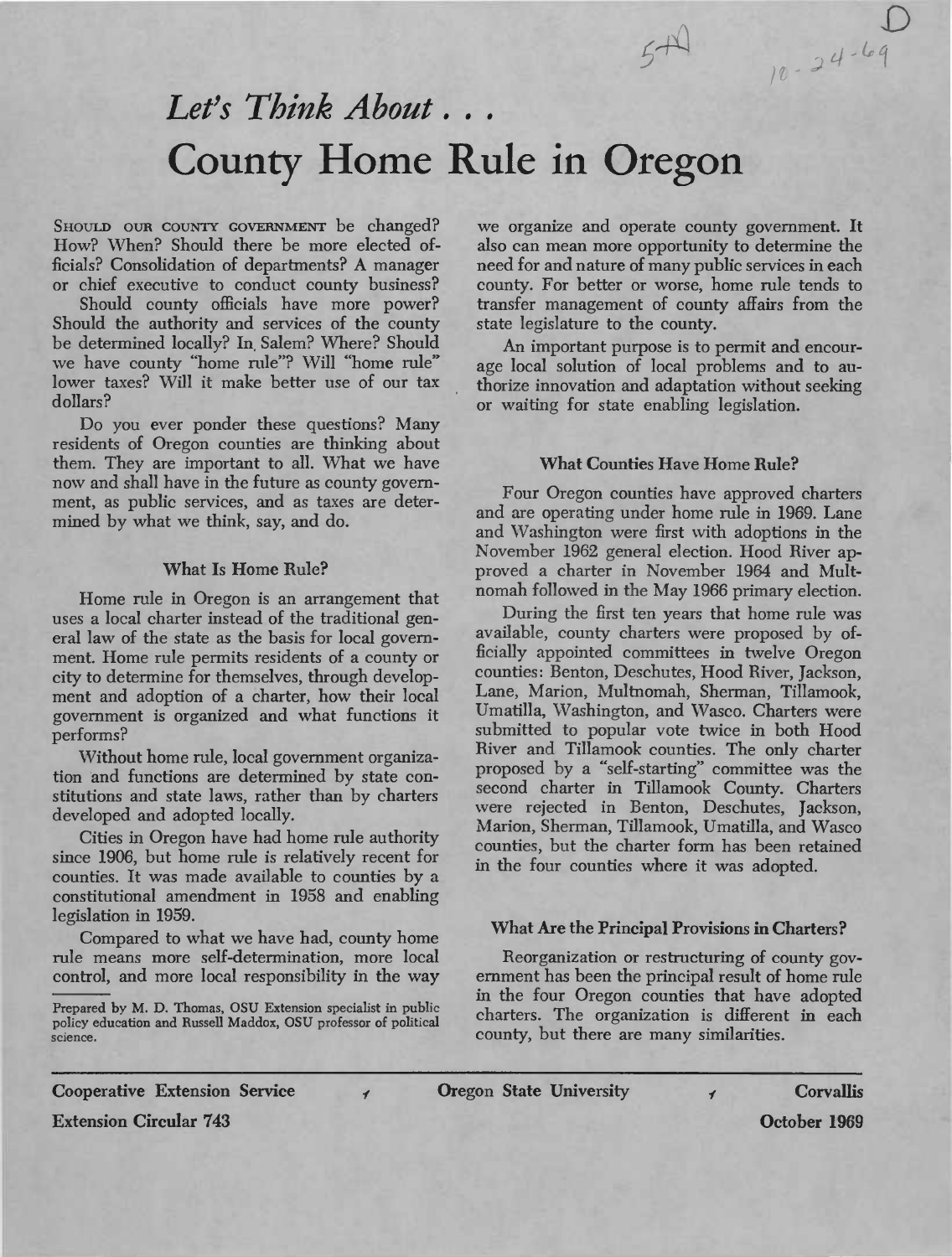All four counties have a department of public works. Three of the four have departments of public safety and three have departments of records and elections. Two have departments of finance, while the other two have similar departments with slightly different names. Likewise, two have health departments and two have similar departments under different names.

The number of charter-designated departments in each county varies from six to eight. In each case, there are fewer departments and divisions than formerly. Functions and services have been regrouped and consolidated.

None of the charters change the custom of electing the county commissioners who serve as the policy-making governing board. Lane County has three full-time commissioners. The other three counties have five commissioners. They serve fulltime in Multnomah County and part-time in Hood River and Washington counties. In the latter counties, the charter provides specifically for a fulltime county executive or administrative officer employed by the governing board to carry out its policies and orders.

In three counties, the charters also provide that the sheriff shall be elected. The exception is Multnomah County where a director of public safety is appointed and an auditor is elected. In Lane County the assessor, as well as the sheriff, is elected.

In addition to provisions for reorganization, most charters have included a general grant of powers to deal with matters of county concern. Such a provision aims to provide local authority, but the scope of "county-concerns" has not been defined in detail. As with 60 years of city home rule, the distinction between county and state concerns will raise many questions. Questions pertaining to relations between county and city concerns are also inevitable.

It is clear that the constitutional provision intends to increase the powers and responsibilities of counties and decrease their dependence on state legislative grants of authority. Experience with city charters suggests that uncertainty over the exact definition of "county concerns" will not pose an insurmountable problem.

### **What Is Required?**

To have county home rule, a majority of the county's voters in a primary or general election must approve a charter. A charter is much like a

constitution for the county; it outlines the basic organization and may grant broad powers or define the powers of the government.

A charter prescribes the organization of the county government. It specifies the officers to be elected or appointed, as well as their qualifications and tenure. Designated officers must perform the duties assigned by the charter. They must also perform the duties of general state concern that are required of county government by the laws and the constitution of the state.

The charter may increase local flexibility and authority in financing county activities and services. It may or may not specify ways of financing public improvements. A charter may or may not convey authority over other matters of county concern. If these options are not included in the charter, the officials do the same as they would if there were no charter. That is, they perform only the duties and exercise only the powers required or authorized by state statutes.

### **How Is a Charter Prepared?**

**In** order to acquire a charter, a county must follow certain specific procedures required by state laws. These laws provide two ways to prepare and place a charter before the voters for approval or rejection. One way is through an "officially appointed" committee; the other way is through a self-starting" committee and an initiative petition.

The "self-starting" approach uses the initiative powers reserved by the constitution to the voters of each county. This means that any voter or group of voters may draft a charter and have it placed on the ballot through petitions. These petitions must be signed by voters equal in number to at least 6 percent of the total number of votes cast in the county for the office of Governor in the last [previous] general election.

The other, more common approach—the "officially appointed" committee—may start in either of two ways. It may begin with a resolution adopted by the county's governing body with an appointment-requesting petition signed by a sufficient number of voters. The number must equal at least 5 percent of the total number of votes cast in the county for the position of Supreme Court Justice receiving the greatest number of votes in the last election. The resolution or petition must be filed with and verified by the county clerk.

The charter committee must be appointed within 60 days following this filing. Four members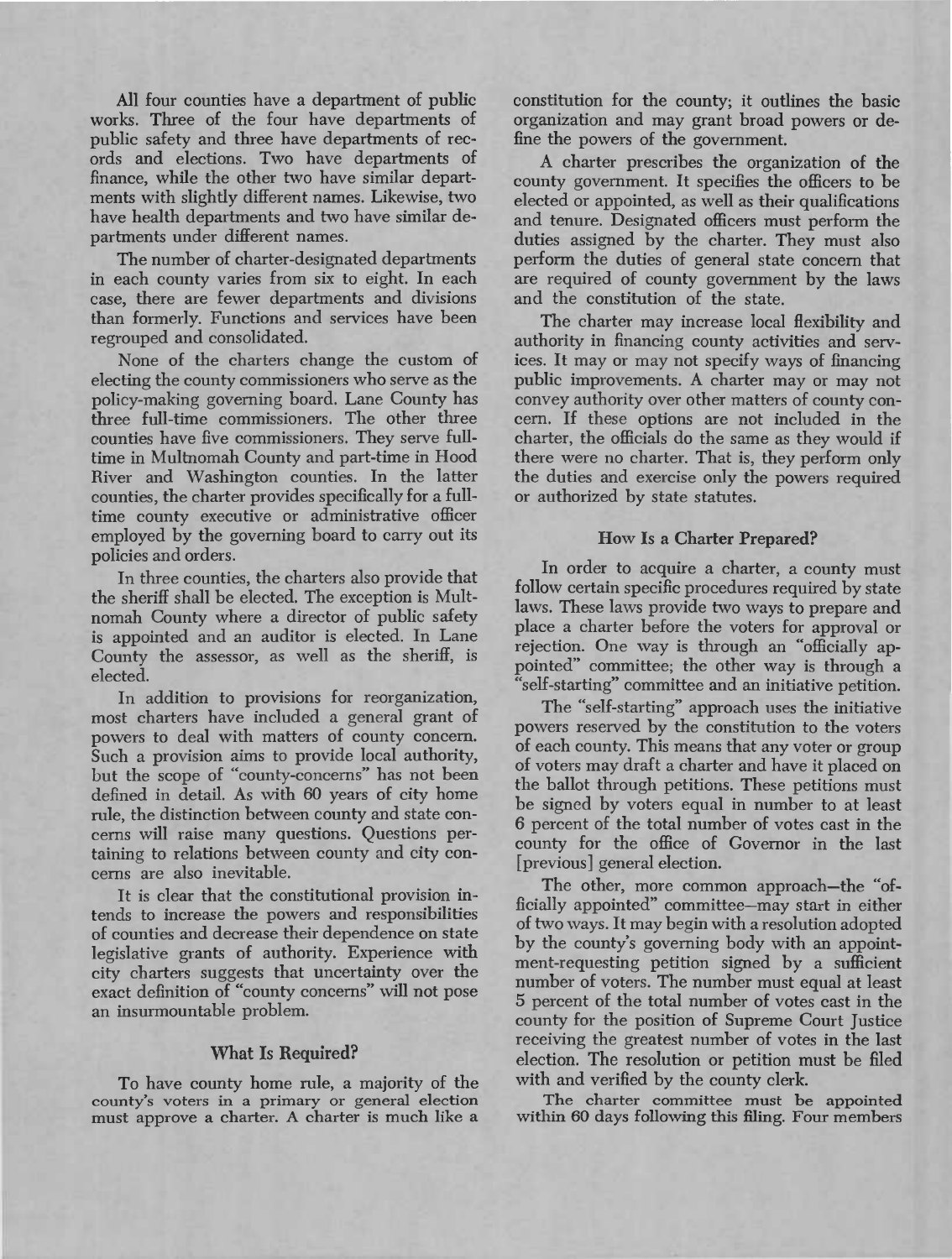are appointed by the county governing body. Legislators representing the county appoint four more members in counties where there are no representative subdistricts. These eight members choose one more member to make a total of nine.

In counties where representative subdistricts exist, as in Multnomah County, a member from each subdistrict is appointed. All members must be legal voters of the county. No one authorized to participate in the appointment to a charter committee may serve on it.

The charter committee may employ staff or contract needed services subject to the limits of authorized funds. The committee may also conduct interviews and make investigations deemed necessary to draft a charter. At least one public hearing must be held before a charter is submitted to the voters. The proposed charter must be filed with the county clerk and made available for public study and discussion at least 90 days before the primary or general election at which the vote is to be taken. The election should be within two years after the committee is authorized.

To be approved, a proposed charter must receive a majority vote at the time of a primary or general election.

# **When Should a Charter Be Sought?**

Experience thus far in Oregon suggests that voters are not likely to adopt charters on their merits alone. Much depends upon keeping the public informed and involved in the development of the charter. Understanding and confidence are developed in this way.

Sometimes motivation may come from dissatisfaction with county government. A scandal could provide the opportune moment for consideration. Should we wait? Is there an organization to promote charter development and adoption? Who can keep the public informed and involved in the process of change?

These and other questions should be pondered before action is started.

#### **What Are Some of the Problems?**

Opposition and compromises are to be expected, but experience suggests that much thought should be given to ways of avoiding charters with "built-in" compromises that may spoil chances of success when the new government is launched.

Suppose an elected official, popular with the voters, is opposed to charter government. Should the committee leave his position elective if it believes this is necessary in order to avoid defeat of the charter? Suppose this is done, and the official is re-elected. What if he becomes an active opponent of the charter and those responsible for making it work? Such a development aggravates the problems of establishing a workable system under the charter and raises doubts about the wisdom of the compromise.

Should the elected commissioners serve fulltime or part-time? Will the right answer in a county with a small population and few growing pains be the same as in a county with a relatively large, rapidly growing population?

Should commissioners' compensation be set in charters or left to be reviewed and established annually? Many voters prefer the former practice, but is it the wiser course in order to obtain and retain the kind of competence needed for effective and efficient performance?

# **How Much Change Will Home Rule Bring?**

Only time can tell what changes home rule will bring. No Oregon county has had home rule long enough to go much beyond transition from the old to the new.

Changes, to be accepted, often must come gradually. Few want revolutionary change, but many accept evolutionary or gradual change. Attempts at rapid change often generate hostility and loss of competent staff. A constant effort should be made to keep the public informed about changes that are contemplated as well as adopted.

Seldom will a county suddenly make a big change in its revenue and expenditure patterns or undertake a wide range of new activities. Yet, over time, home rule may greatly expand opportunities to deal with local problems in ways more acceptable to local residents than the ways prescribed by state law.

## **Will Home Rule Lower Taxes?**

County home rule *can* lower taxes. Whether county home rule *will* lower taxes or not is debatable and doubtful. What happens to taxes depends on decisions made at local, state, and national levels; but what happens to locally levied taxes.